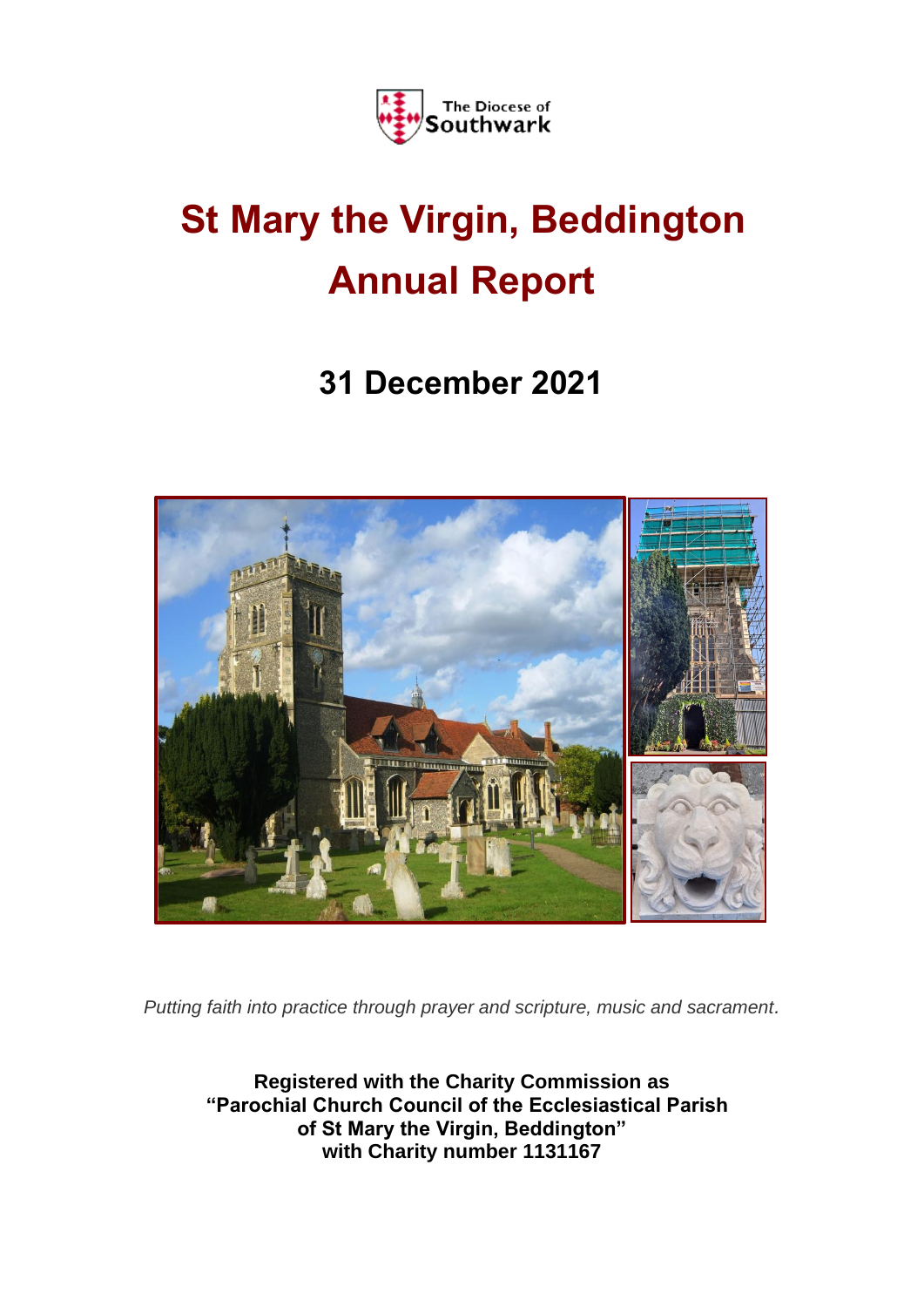## **The Parish Church**

St Mary the Virgin, Beddington in the Deanery of Sutton, Archdeaconry of Reigate and Diocese of Southwark

## **Address**

St Mary the Virgin Church Road Wallington, Surrey, SM6 7NH

## **Incumbent**

The Reverend Andrew Fenby

## **Correspondence address**

The Rectory 18 Bloxworth Close Wallington, Surrey SM6 7NL

## **Bankers**

Santander plc Bootle **Merseyside** L30 4GB

CCLA Investment Management Ltd 80 Cheapside London EC2V 6BZ

## **Independent Examiner**

Mr Robert Cunningham, ADA 64 Widmore Road Bromley, Kent BR1 3BD

This is the form of annual report and financial statements required by the *Charities Act 1993* and the *Church Accounting Regulations 2006,* together with the *Statement of Recommended Practice 2005*  published by the Charity Commission.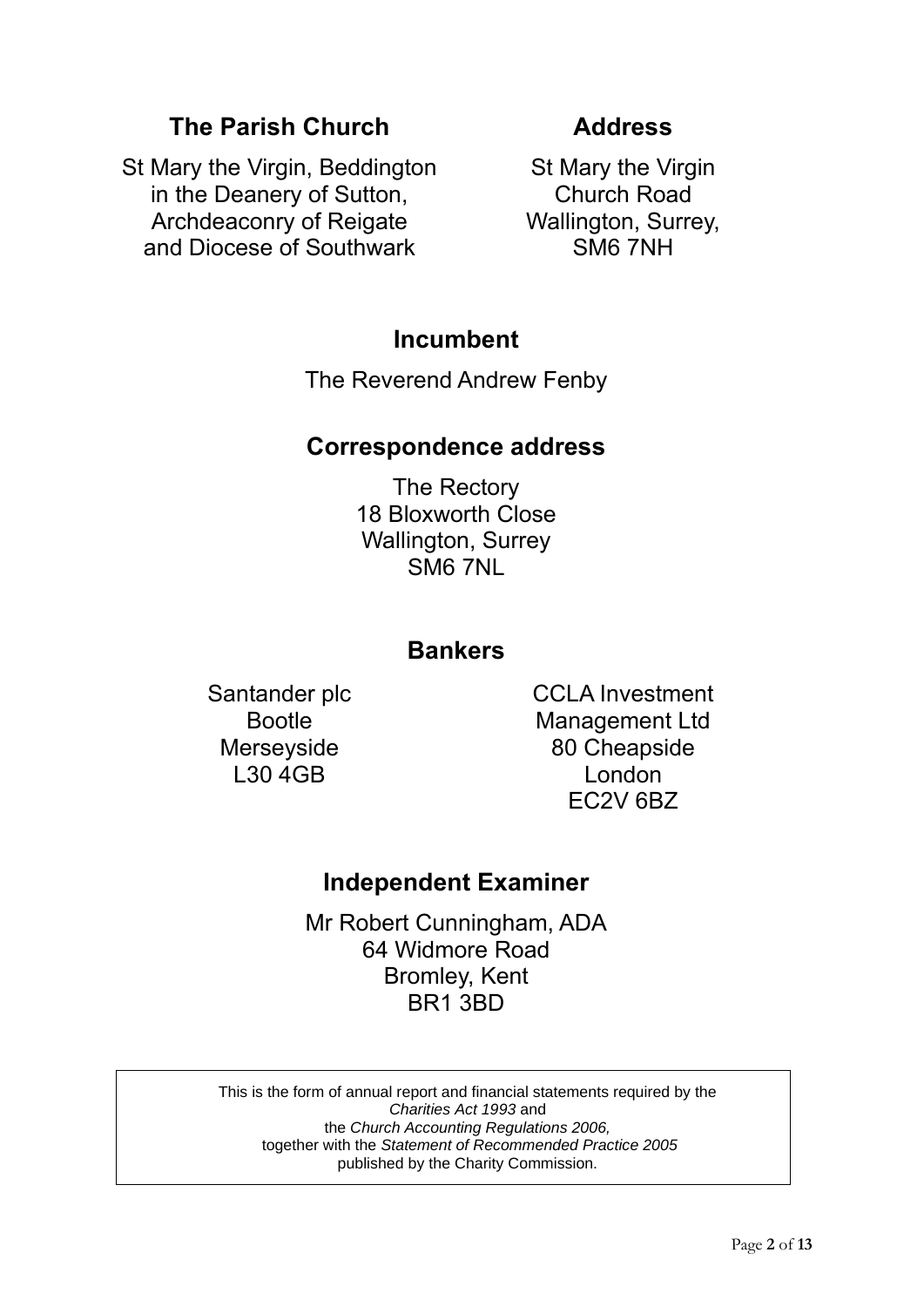

*Gracious Father, we pray for your Church. Fill it with your truth, keep it in your peace and unite it in your love, through Jesus Christ our Saviour. Amen* 

St Mary's is a Church of England (Anglican) Church serving the Parish of Beddington. We are in the Reigate Episcopal area of the Diocese of Southwark, and within Sutton Deanery.

#### **Aims and purposes**

St Mary's Parochial Church Council (PCC) has the responsibility of cooperating with the Rector, the Reverend Andrew Fenby, in promoting in the ecclesiastical parish the whole mission of the Church - pastoral, evangelistic, social and ecumenical.

Our aim is to proclaim God's greatness in all that we do as a community and as individuals and to rejoice in God's saving love for the world revealed in Jesus Christ.

At St Mary's we welcome people of all ages, backgrounds and experiences. We embrace the diversity of God's children and give thanks for all that we can learn about God from each other as we walk together on our journeys of faith.

We believe that God calls us to love not to judge. He meets each of us where we are in our lives and we hope to model His unconditional welcome in our worshipping community.

We are committed to opening our arms to all God's people regardless of, for example. age, gender, gender identity, sexual orientation, marital or family status, ethnicity, race, colour, nationality, cultural origin, religion, disability, experience of mental distress, HIV status, caring responsibility, class, education, employment status, political belief or criminal conviction.



#### **Structure, Governance and Management**

St Mary's Parochial Church Council (PCC) is a corporate body established by the Church of England. It operates under the Parochial Church Council Powers Measure. The PCC is a registered charity of which all members are trustees.

It comprises lay persons, elected at the Annual Parish Meeting, who together with the incumbent, licensed clergy, the churchwardens, ex officio and co-opted members (if any), are responsible for the initiation, conduct and development of the Church's work within the parish, and outside, whereby the whole mission of the Church is promoted.

The method of appointment of PCC members is set out in the Church Representation Rules. All members of the congregation are encouraged to register on the Electoral Roll and stand for election to the PCC.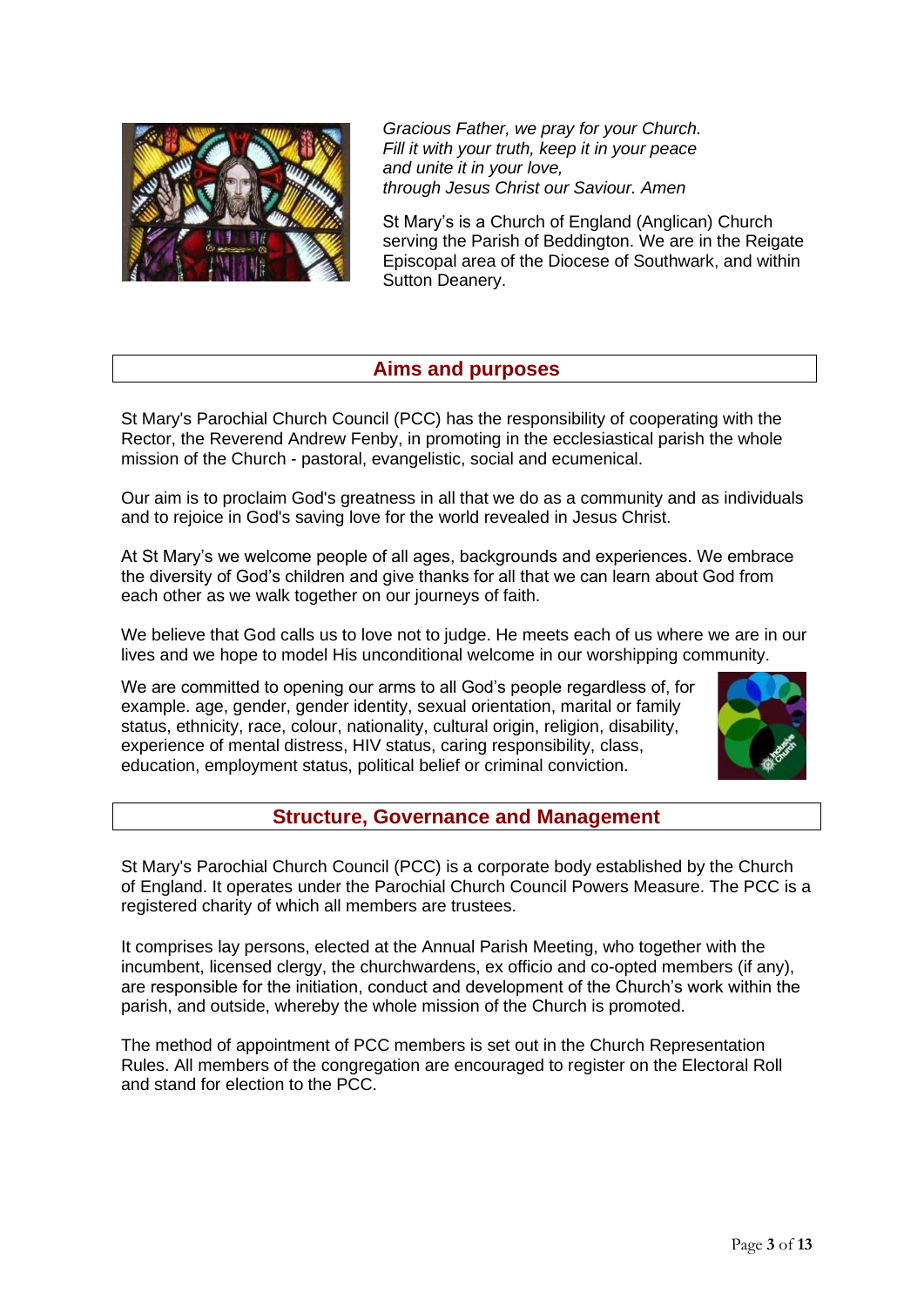In accordance with the requirements for disclosure, the Parochial Church Council members who have served during the reporting year (1 January – 31 December 2021) include:

#### *Ex-officio members:*

| Incumbent:                      | (Chair)<br>Fr Andrew Fenby                                                                                                                                                                               |                |
|---------------------------------|----------------------------------------------------------------------------------------------------------------------------------------------------------------------------------------------------------|----------------|
| Churchwardens:                  | Mandy Larkum<br>) From<br><b>APCM 2021</b><br>Judy Page                                                                                                                                                  |                |
| Reader:                         | Jenifer Davison                                                                                                                                                                                          |                |
| Southwark Pastoral Auxiliaries: | Maud Adams                                                                                                                                                                                               |                |
| Deanery Synod Representatives:  | Linda Wood                                                                                                                                                                                               |                |
| <b>Elected members:</b>         | Paul Bransome<br><b>Gill Caddick</b><br>Alison Hargreaves<br>Ann Lusmore<br>Sophie Longmoor<br><b>Christine Morgan</b><br>Jeanette O'Neil<br><b>Edward Stawiarski</b><br>Behrang Taheri<br>Jennifer Read |                |
|                                 | <b>Richard Pocock</b>                                                                                                                                                                                    | ) To APCM 2021 |
|                                 | Francesca Markland ) From APCM 2021                                                                                                                                                                      |                |

#### **Standing Committee**

The PCC Standing Committee has the power to transact the business of the PCC between PCC meetings. Ratification of any Standing Committee decision is made at the next PCC meeting. Members of the Standing Committee comprised:

| <b>Andrew Fenby</b>              |                  |
|----------------------------------|------------------|
| <b>Judy Page</b>                 |                  |
| <b>Christine Morgan</b>          |                  |
| Jennifer Read                    |                  |
| Mandy Larkum                     | ) From APCM 2021 |
| Alison Hargreaves ) To APCM 2021 |                  |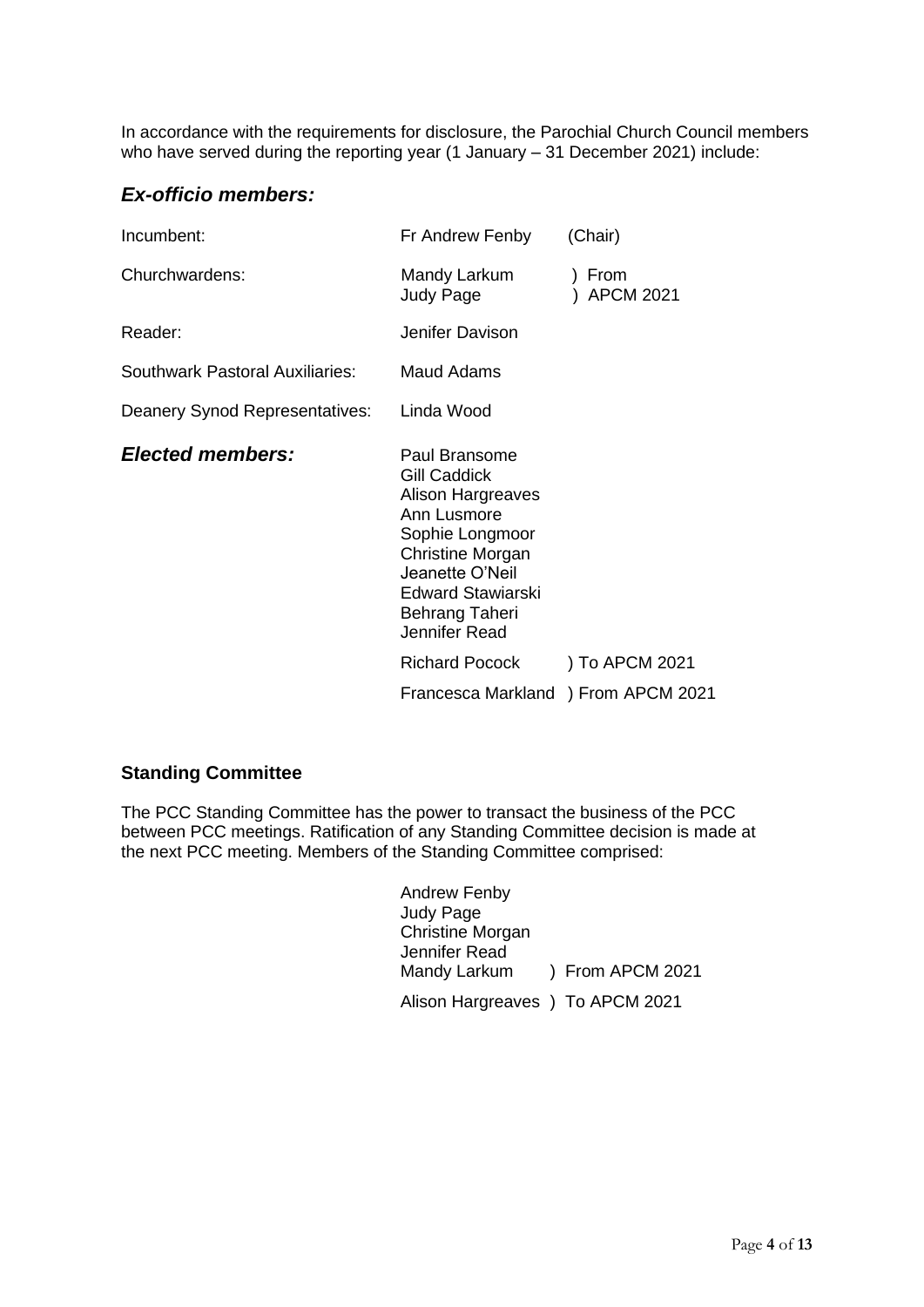The PCC is committed to enabling as many people as possible to worship at our church and to become part of our parish community. We are an inclusive, friendly church and welcome people of all ages, backgrounds and experiences. We embrace the diversity of God's children and give thanks for all that we can learn of God from each other as we walk together on our journeys of faith.

The PCC held six meetings in the year, all via Zoom. Other matters arose between these meetings which required PCC consultation/approval and this took place via email on a further three occasions.

- **Worship:** Reviewing our worship practices is a regular item on the PCC Agenda. Through the Worship Committee, the PCC maintained an overview of worship throughout the parish. Our services and worship put faith into practice through prayer and scripture, music and sacrament.
- **Safeguarding:** St Mary's is committed to following the Southwark Diocesan Policy as contained in 'A Safe Church'. The Rector, churchwardens, officers and PCC take their responsibilities seriously to protect and safeguard the welfare of children, young people and vulnerable adults and agree that we must **always** report any abuse or any suspected abuse. We ensure that all adults working with children are DBS checked and checks are updated when required. We have followed correct procedures in accordance with the diocesan regulations over the last year and have consulted the Diocesan Safeguarding Team when required. We aim to provide an environment which is welcoming and respectful and enables safeguarding concerns to be raised and responded to sensitively and appropriately.
- **Parish Support Fund ('PSF'):** Our pledge for 2022 was determined following PCC consultation on 14 September 2021. Prior to the consultation, the Finance Committee had discussed the impact of the pandemic on our own finances. It had seemed likely that our income in 2021, taking into account the associated decrease in expenditure, would drop by around £26,000. Together with our financial commitment to the National Heritage Lottery Fund work, we concluded a pledge of £41,000 for 2022 (remaining unchanged from 2021) would be achievable.
- **Legalities:** The PCC ensured that legal requirements had been met within the year in respect of buildings and Employer's Public Liability insurance cover; safety certificates being issued to cover our gas and electrical installations; servicing of our fire extinguishers; and licences for use of copyright music and films.
- **Policies and Procedures:** Our comprehensive set of policies and procedures are reviewed annually.
- **GDPR (General Data Protection Regulation):** General Data Protection is adhered to and reviewed annually. Information can be found on our website.
- **The Tower Coffee Shop: The Tower Coffee Shop** continued to be a success during the first half of 2021. It shut during Easter and it took a few weeks to open up again because of a volunteer shortage. A decision was made to open it three days a week on a regular basis (Tuesday, Thursday and Friday) until more volunteers could be recruited. This has been a slow process. It has been well used during 2021, especially as a quiet place to sit and enjoy refreshments

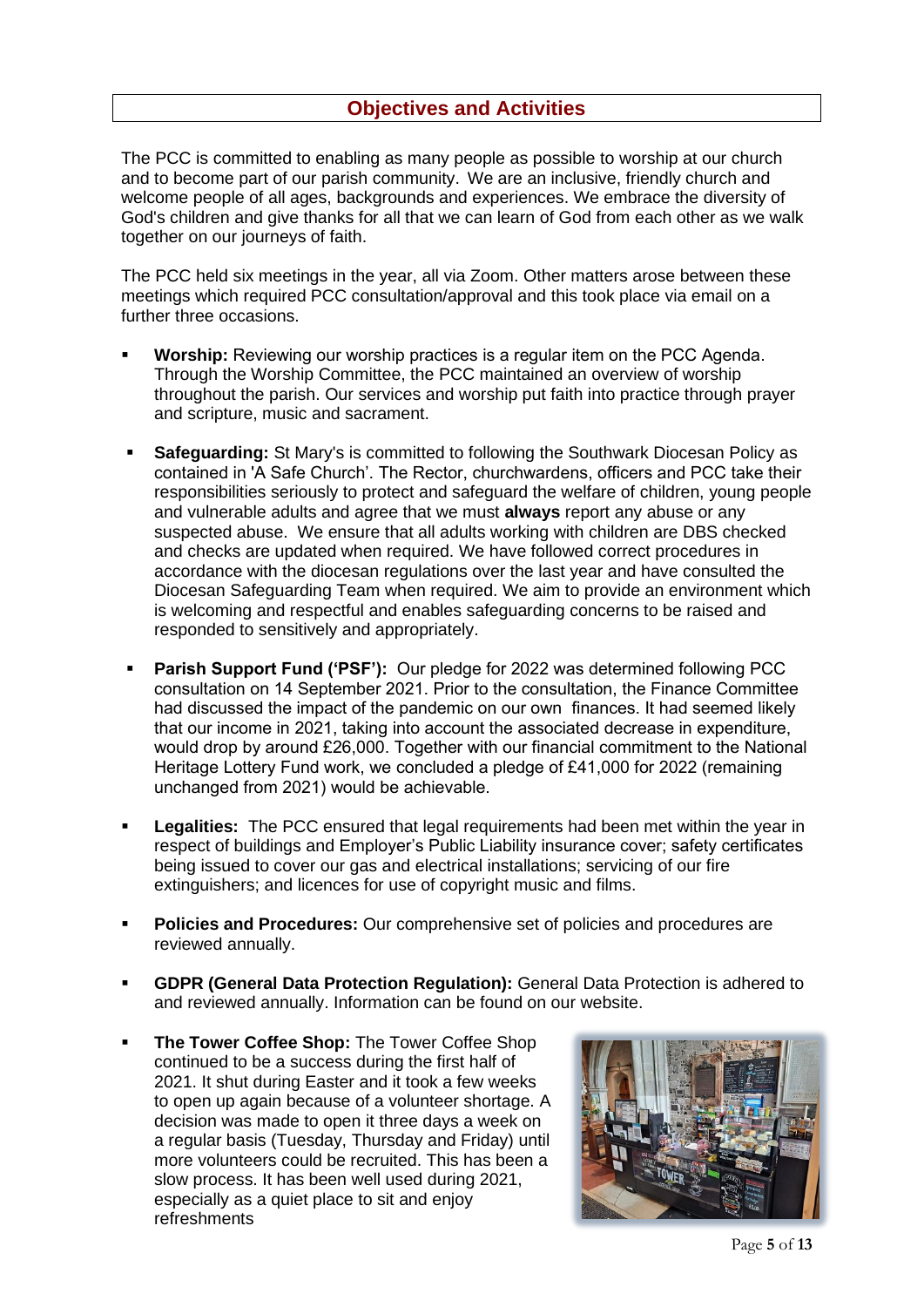### **Achievements in another challenging year**

#### **National Lottery Heritage Fund**



Work began on the structural repairs to the tower which saw it enveloped in a web of scaffolding. Despite some interruptions with lockdowns, our contractors were on site from the end of September and into early 2022.

One hiccup was the discovery of rotted wooden rafters on the tower roof which had to be replaced. This was unforeseen and only discovered when the roofing was being removed. It meant we had to use money from our contingency but this still kept us within our budget.

In readiness for the replacement of the rainwater pipes down the entire height of the tower, a new gargoyle was carved by our stonemasons using a clay impression of the remaining gargoyle on the south face of the tower. This is now in place and it is magnificent!

We employed a Heritage Fund Activity Fund Co-ordinator, Dr Philippa Mesiano, to coordinate the community engagement activities. This enabled us to start planning the activities which were part of the NLHF requirements linked to their grant. One of the first projects was to be a Light and Sound Show scheduled for 2022 and approaches were made to the BRIT School asking whether they would like their students to develop a concept for this. We were delighted that they agreed!

Grants from additional charities have been sought to help us fund our required contribution to the NLHF grant. We have been fortunate to have received £3,600 from the **All Churches Trust**, £1,500 from **Surrey Churches** and £5,000 from the **Garfield Weston Foundation.** Applications to other charities will be made.

#### **Worship and Services**

Having experienced the most extraordinary year in 2020, we had every hope that 2021 would be less taxing. It was not to be.

The year started with St Mary's yet again closed for in-person worship. Although it was now legally possible for churches to open, a majority in the country were closed - at the request of local governments and in response to high levels of COVID-19 infections in many areas. Worship in our parish continued with online recorded services and morning prayer on internet video (Zoom). These arrangements continued for the first quarter of the year but by Easter we were able to celebrate a eucharist in-person in church. For the remainder of the year we were engaged in the process of slowly reopening, subject to a variety of restrictions: for most of 2021 it was necessary to limit the number who could attend services and for many we asked those who wished to attend to prebook. By the end of 2021 however we were able to offer a range of services - eucharist, evensong, baptisms, weddings and funerals - and the choir was once again taking a full rôle in leading our worship. Unlike 2020 we were, however, able to open for some Christmas services - Christmas Carols, Midnight mass and Christmas morning. When we were able to open, attendance was numerically roughly one third to a half of pre-pandemic levels. We were delighted that four couples with strong connections to St Mary's were able to celebrate their weddings at St Mary's in 2021. In addition, 17 services of baptism were carried out and five funeral services were conducted in church.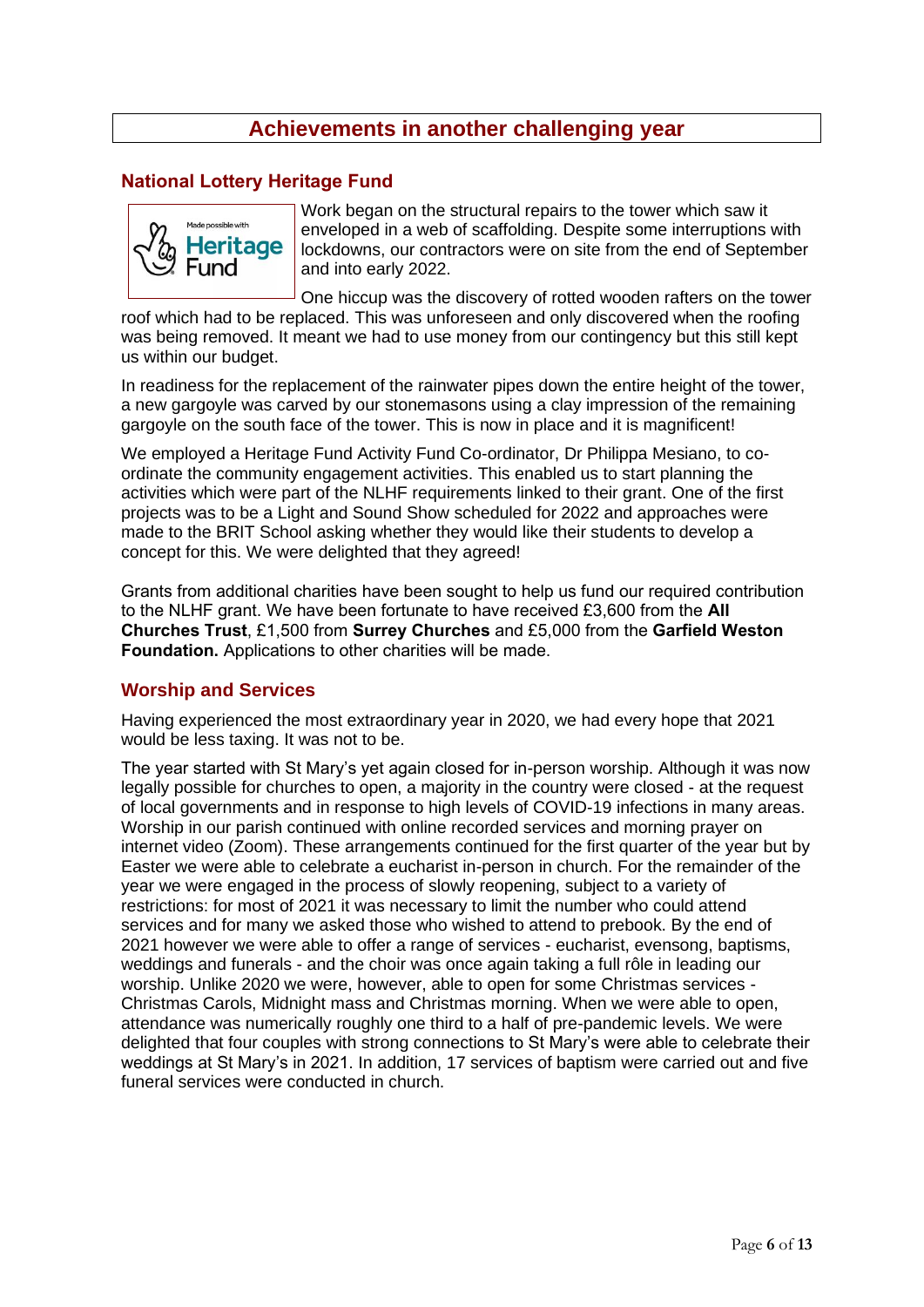#### **Keeping the church safe for services**

The churchwardens continued to maintain the care of the church during 2021, following the Church of England Risk Assessments and the restrictions imposed. During closure in 2021 a member of the PCC came in regularly to ensure the safety of the church. Some members of our congregation were supportive in clearing paths, running the taps to keep the water system clear, etc and, of course, the Rector also kept a check. All the safety checks have been done during the year and our certificates were kept up to date. Masks, hand gel etc continued to be made available for all to use.

#### **Sunday Club**



Sunday Club joined in fellowship on the church's website page with online stories and craft ideas. Also added to the website was a shadow puppet play of the Easter story which 12 children created and recorded for Holy Week. Members also added their voices to the hymns recorded for the online services. Later in the year Sunday Club started to meet during the 9.30 Eucharist and enjoyed sharing their learning with the congregation.

#### **Mondays @ St Mary's**

Before the Covid pandemic our open group met on Monday evenings in the Carew Chapel. With the onset of lockdown and after learning how to access Zoom, Monday's @ St Mary's made the transition to on-line meetings and has remained on-line ever since. The group meets to read and study the Bible, share and discuss ideas raised and pray for the world and the parish via the office of Compline. Meeting via Zoom enables members of the group who regularly spend time away from Beddington, in such places as South Africa and Ireland, to still be able to participate in sessions and stay connected.

#### **Vocation**

Alison Hargreaves has continued with her Reader Ministry training at St Augustine's college during 2021 (after obtaining her Bishops Certificate in 2020). This is a two-year course of theological training. Due to the pandemic, study in the first half of 2021 was done remotely via zoom. However, in September in-person study resumed at Southwark and in West Malling (St Augustine's college sites).

#### **Pastoral Care**

Contact with members of the congregation and parish was continued through phone calls and home communion visits (when permitted) during 2021. As the pastoral care group has to be re-designated, each person involved during the year was assigned people to ring and talk to. Those on our Prayer List were prayed for during Morning Prayer and at the Wednesday morning Eucharist.

#### **Social Activities and Fundraising**

While our worship is important to us, we also like to gather in social settings during normal times. In 2021 activities were on hold and the Centre was still not available for hire. The choir used the Centre to store their gowns and carry out socially-distanced practice sessions. Refreshments after the Sunday morning service were provided from the Tower Coffee Shop. Some people missed the gathering in the Centre, but a fair number of people stopped for a coffee under the tower who would not otherwise have joined us in the Centre because of its more confined space.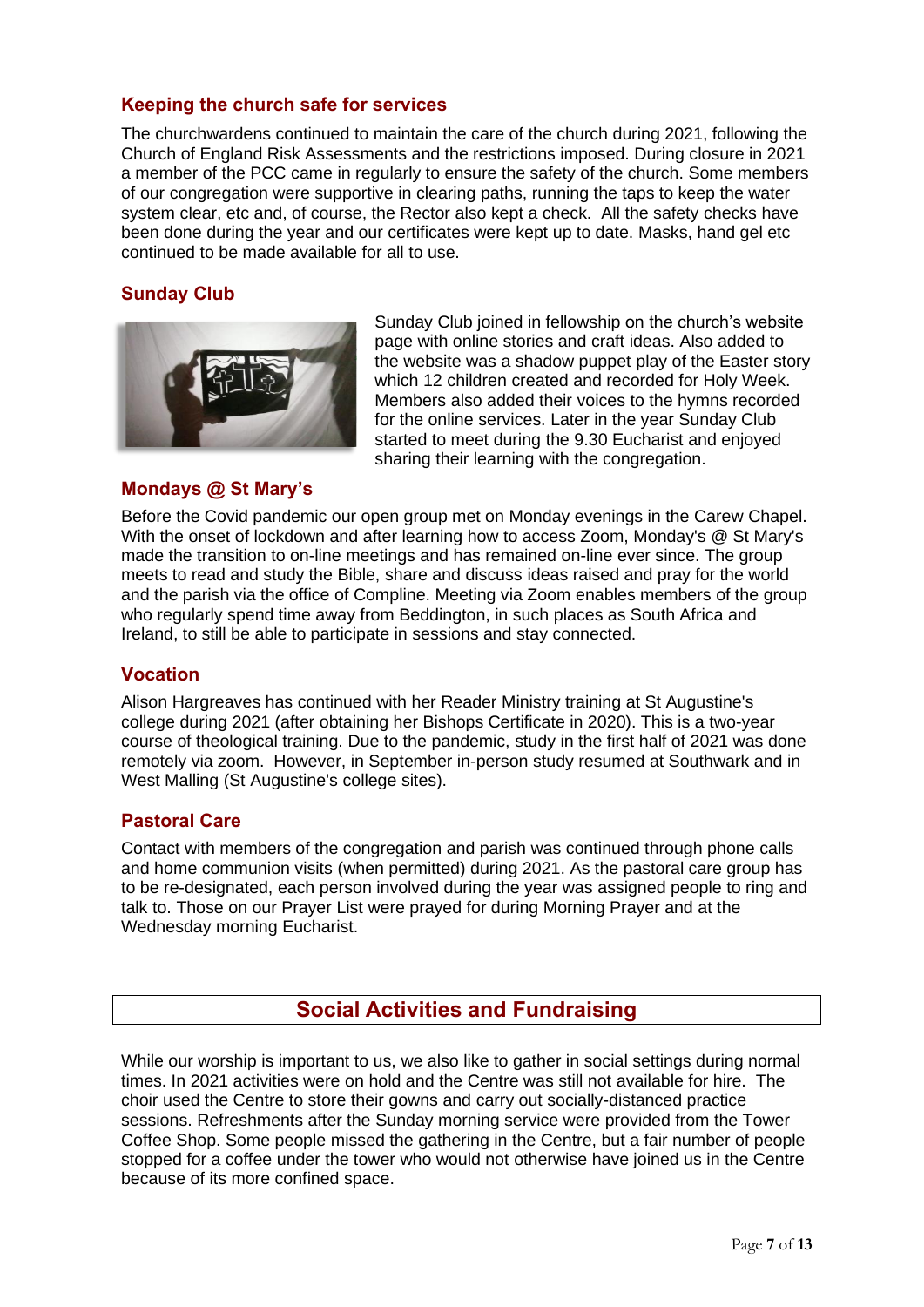Church based social events were halted. Our ever popular Diversity Film Nights could not go ahead neither could the Frost Fair. This was a disappointment to many. Sutton Amateur Dramatic Company, who normally use the Centre for auditions and rehearsals, and the church for a summer performance, could not do this. They are looking forward to 2022 and their new summer production.

It goes without saying that the cancellation of these important inclusive social events has impacted on our income during the year.

#### **Men's Group**

The Men's group stayed strong as we came out of lockdown, still going out on the first Saturday of the month for breakfasts, and mid-month for evening meals.

A couple of new members were added to our number which is good news, especially after the loss of a long-standing member in the year, RIP Derek.

Country walk featured later in the year, with the obvious pub lunch after.

Can you see a link going through this report? Food!

Members of the Men's Group intend to carry on into the new year where it left off - more food and drinks, and more walks when the weather gets a bit warmer.



#### **Performance**

#### **Attendance**

Seating in church continued with social distancing and lists kept of those who booked their attendance. Although 30 places were allocated, a family of 4/5 could take up one place. We were always full up. Attendance has been assessed, as in 2020, with the lists kept. Systems within the church were followed safely and, as people became more confident, they have returned slowly. This is no different to any other church in the area.

#### **Electoral Roll**

There were 102 people on the Electoral Roll, 54 of whom were not resident in the parish.

#### **Confirmations**

We had one confirmation at our Dedication Festival service on 3 October 2021.

#### **Deanery Synod**

St Mary's can elect three lay members to sit on the Deanery Synod. Representation on the synod provides the PCC with an important link between the parish and the wider structures of the church. The Deanery Synod meetings are the formal gatherings which focus on the mission and ministry in our area (the London Borough of Sutton) and are times when through presentations, discussion and debate the parishes can share information, work together and support each other in issues that matter to the worshipping community. The Diocese is keen to encourage the development of deanery leadership teams, to provide more opportunities for local lay leaders to work in partnership with each other and with clergy to develop local initiatives for their communities and support the Diocesan growth objectives. In 2021 there were three meetings one of which, the first in March, was on-line due to covid.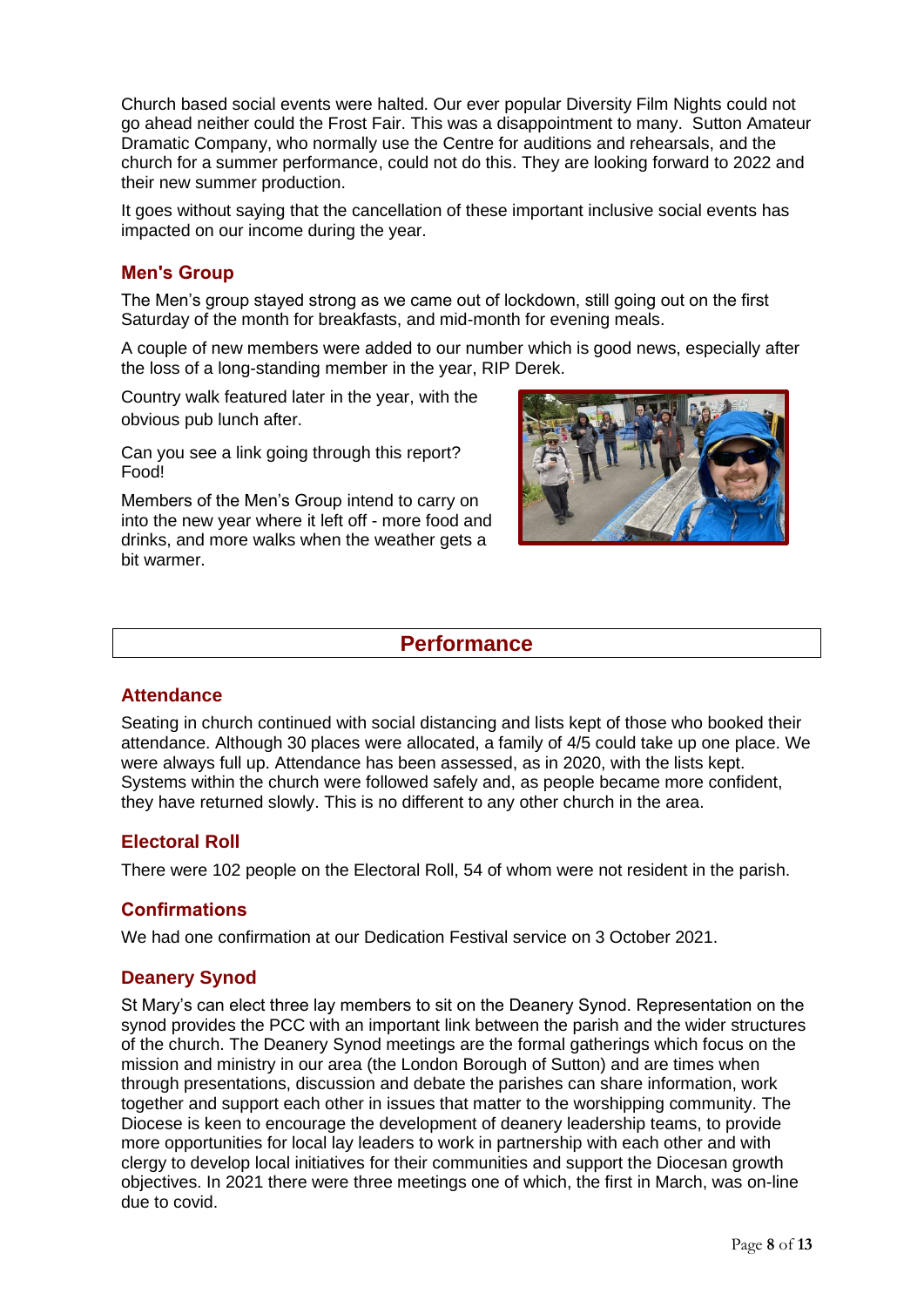The main topics for discussion were: The Church during Lockdown, and Becoming an Eco Church. Deanery Synod members also were involved in electing members for both the Diocesan and General Synods. Full details of the meetings can be found in the separate **Deanery Synod Report.**

#### **Music and Choirs**

January 2021 began in a depressingly similar fashion to the way 2020 had ended; choir rehearsals were still being held online and music for the online services was being recorded through the goodwill of choir members (and their parents in the case of the trebles) recording their individual lines of music and sending them via email to be edited and compiled into coherent pieces of harmony. We all longed to be able to get together and have a jolly good sing!



However, it was not until the summer that we were finally able to socially distance ourselves for choir practice outside the west door, piano and all. Practice finally moved into church, again strictly distanced, and choir robes were brought down from the choir vestry which was too small to safely distance. The choir director became very adept at running up and down the circular staircase in the tower to collect and return music at the beginning and end of each rehearsal and service. Thankfully, as the parish centre was not available for hire, space was found to house the choir

robes there and, later, the flower team kindly donated a cupboard they no longer needed in which, moved to the Carew Chapel, we could store some of the music currently in use.

In September we held a recruitment day in an attempt to boost numbers which had dwindled during lock-down. As a result we gained three new trebles whom we were very pleased to welcome. We were sad to say goodbye to some of our 'regulars' who, for various reasons, have not been able to continue to sing with us and we thank them for their years of service and wish them well.

During the year, a legacy from a benefactor enabled us to purchase a set of scores of Fauré's *Requiem*. We decided that performing it as part of a service would be an appropriate way of remembering not only our benefactor but also the many who had lost their lives since the beginning of lock down and whose loss had not been able to be mourned in the usual way. We invited singers from other churches to join us and on 31st October 40 choristers sang at the service entitled *For Those We Have Loved and Lost.* It was a very memorable and moving occasion for singers and congregation alike.

The Advent and Christmas Carol services were, as always, a lot of hard work but, thanks to everyone's diligence and the guidance of the Lord we were able to get through, assisted by David Moore's exemplary accompaniments, inspiring voluntaries and ever-resourceful improvisations. His assistance throughout the year has been invaluable. Thank you too to Andrew for his continued support. It means a lot.

#### **Tower Bellringers**

Due to Covid lockdowns and restrictions, tower bell ringing wasn't possible for a major part of the year. However the ringers still communicated via WhatsApp and Zoom. We held our AGM via zoom and elected Russell King as our new tower captain.

When the church reopened for services, it took time because of restrictions for more than one bell to be chimed for the 9.30am service. Once restrictions eased three or four bells were rung.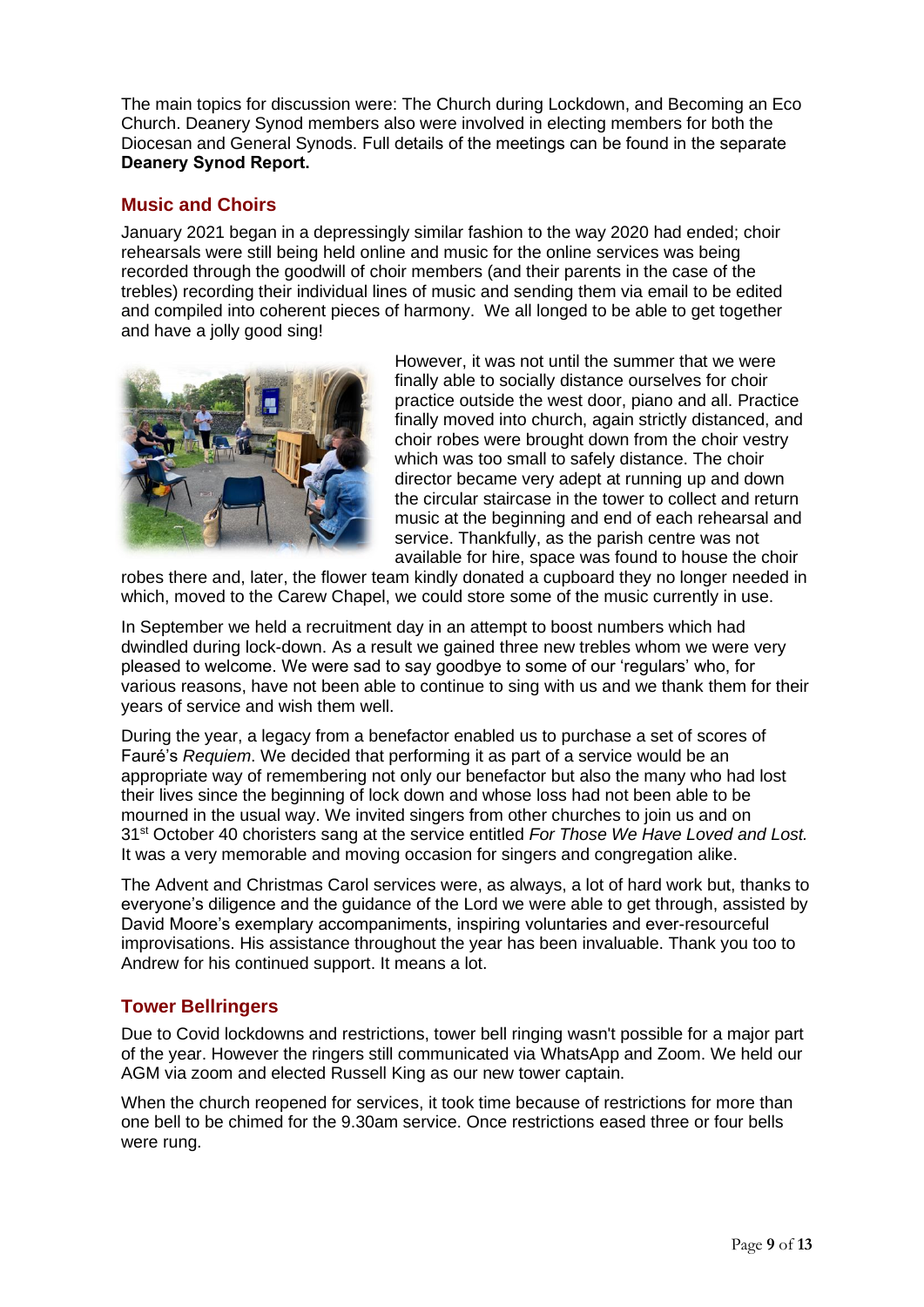Thursday night practices resumed in September and we realised that due to covid and peoples life changes and choices that we did not have the number of ringers that we had before covid and the remaining band would take time to regain its strength and stamina for tower bell ringing.

Unfortunately all ringing stopped again in October when the scaffolding was erected for building work on the tower. As a result the bells were silent for a second Christmas and New Year. Ringing resumed in January 2022. It is hoped to plan a recruitment drive later in 2022. There are ten bells and only six capable ringers.

#### **Outreach and Communications**

#### **St Mary's Helping Hands WhatsApp Group**

This group was created when we went into lock down in 2020 as a way of offering support to people during this time. It has continued to link members of the congregation and the wider community and offers a useful communication stream between the church and the community. The site is monitored to ensure a safe environment (only people over 18 are invited to join).

#### **St Mary's Quiz Sessions**

A fortnightly quiz session was set up during 2020 and continued through 2021. The group benefits from keeping in touch and keeping up morale. The sessions are light-hearted and popular with lots of fun, encouraging our well-being. All are welcome.

#### **St Mary's Book Club**

This was started up towards the end of 2021 and meets weekly on a Tuesday evening on zoom. Members have taken turns in choosing books from different genres, alternating between books concerning aspects of faith and books that have themes of inclusion and diversity. This is open to everyone and is a fun and inclusive group – there is no pressure to join in discussions if people simply want to read and listen to the thoughts of others. Good fun.

#### **Quiet @St Mary's**

After not being able to open during the pandemic, Quiet @St Mary's reopened in September 2021 and in conjunction with the Tower Coffee Shop, provided opportunities on the third Thursday of the month for people to experience the peace and beauty of St Mary's. There were various activities to enable peace and quiet arranged around the church and the opportunity to walk the St Mary's canvas labyrinth, located in the Centre. It



was wonderful to welcome people back and meet new faces. We were especially blessed to welcome back the wheelchair bound students from Sherwood Park special needs school and their teachers and carers. They always seem to enjoy the peace that being pushed around the labyrinth brings them. The Quiet @ St Mary's team look forward to providing more opportunities for quiet and walking the labyrinth on the third Thursday of each month in 2022.

#### **Schools**

Links with the local schools have been maintained – Carew Academy, Sherwood Park, Beddington Infants, Beddington Primary School, Wallington County Grammar School and The Link. Christmas services were booked up during the last week of term but had to be cancelled at the last minute because of Covid restrictions. Hopefully, 2022 will be a better one both for Easter and Christmas.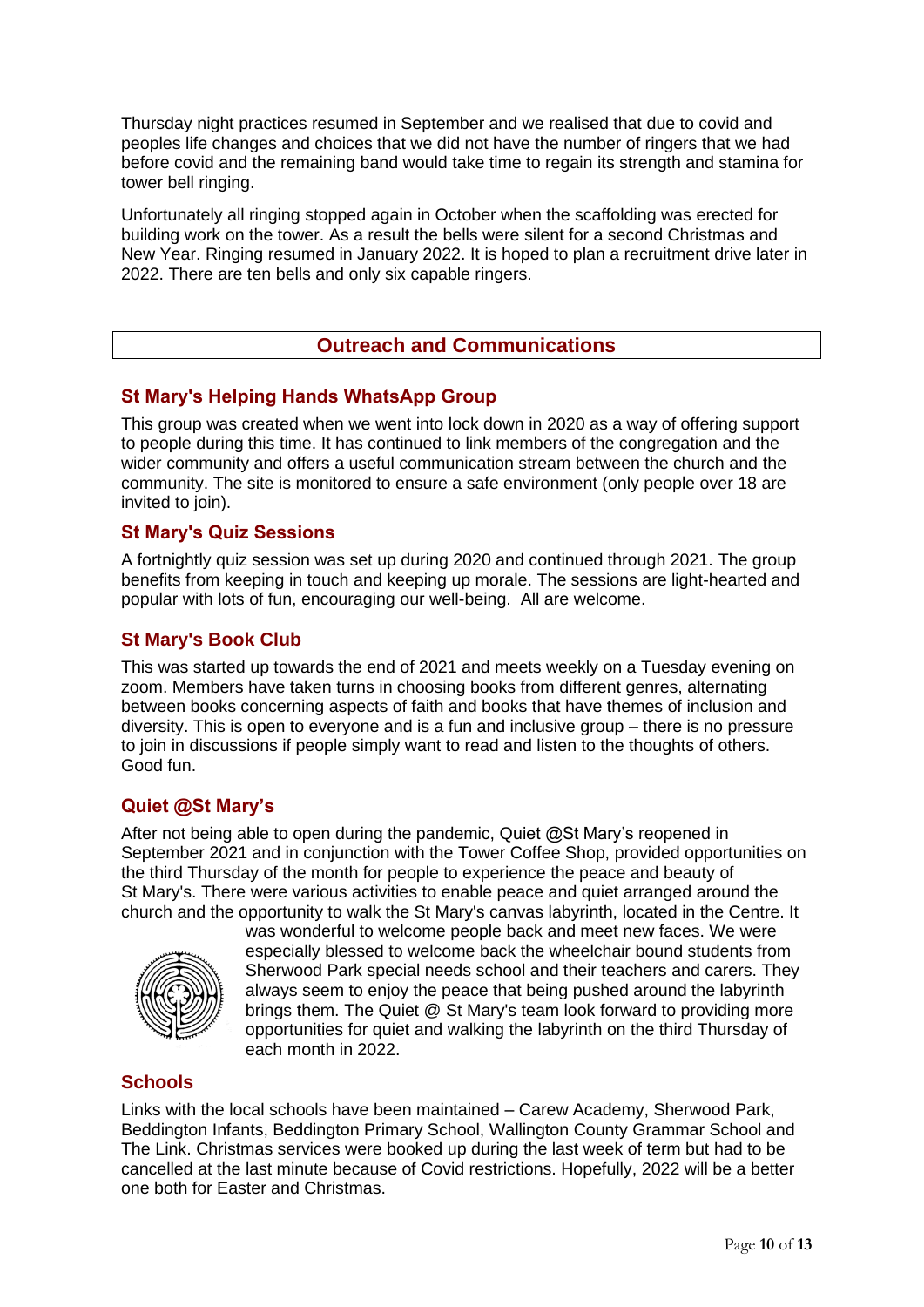#### **Social Media**

Our website [www.stmarysbeddington.org.uk](http://www.stmarysbeddington.org.uk/) , St Mary's Facebook and The Tower Coffee Shop Facebook pages were regularly updated with services, events and other relevant information. These are all valuable links in engaging with the wider community. 2022 will see an updated website which will be more user friendly. This work is being done inhouse so will be cost free. A Twitter account was also set up

#### **The Parish Magazine**

A decision was made to stop publishing the Parish Magazine online. This will be reassessed and a more up-to-date form of giving news and information will be incorporated into the new website.

#### **Mission and Charitable Giving**

A regular annual donation of £1,200 was made to the United Society for the Propagation of the Gospel. We will continue to give 20% of profits from our fund-raising social activities to the Diocese of Southwark's Zimbabwe Link Fund, however our ability to generate funds was again severely limited. Other charities supported when possible, financially or in kind, include The Children's Society, Crisis and Croydon Nightwatch. We are a Fair Trade church.



#### **Ecumenical relationships**

The church is a member of Churches Together in Beddington and Wallington (CTBW).

#### **Thanks**

As with most other churches, St Mary's would cease to be the place it is if not for the tireless effort of all our volunteers - flower arrangers, sidespeople, servers, coffee and tea makers, helpers in children's ministry and at diversity events, church cleaners, and volunteers running The Tower Coffee Shop. It is good to have you all back and remember, no matter what is offered, every bit of help is received with our most grateful thanks.

#### **Fabric/Churchwardens' Report**

The Archdeacon's annual visitation took place on 28 April with the Assistant Area Dean, Nicholas Peacock, attending. The Articles of Enquiry were submitted.

The end of year accounts show that the cost of regular repairs and maintenance to the fabric and contents of the building, together with the upkeep of the churchyards, amounted to £6,537. In addition to this, running costs covering insurance, electricity, gas and water amounted to £13,469.

The fabric of the building is in general good condition, and we have now completed the major works on the West Tower which were highlighted in our Quinquennial Report. The money for this was awarded to us through the National Heritage Lottery Fund. Our next Quinquennial will take place in 2023 with DAC permission.

Further details of works carried out during the year can be found in the separate **Churchwardens' Report.**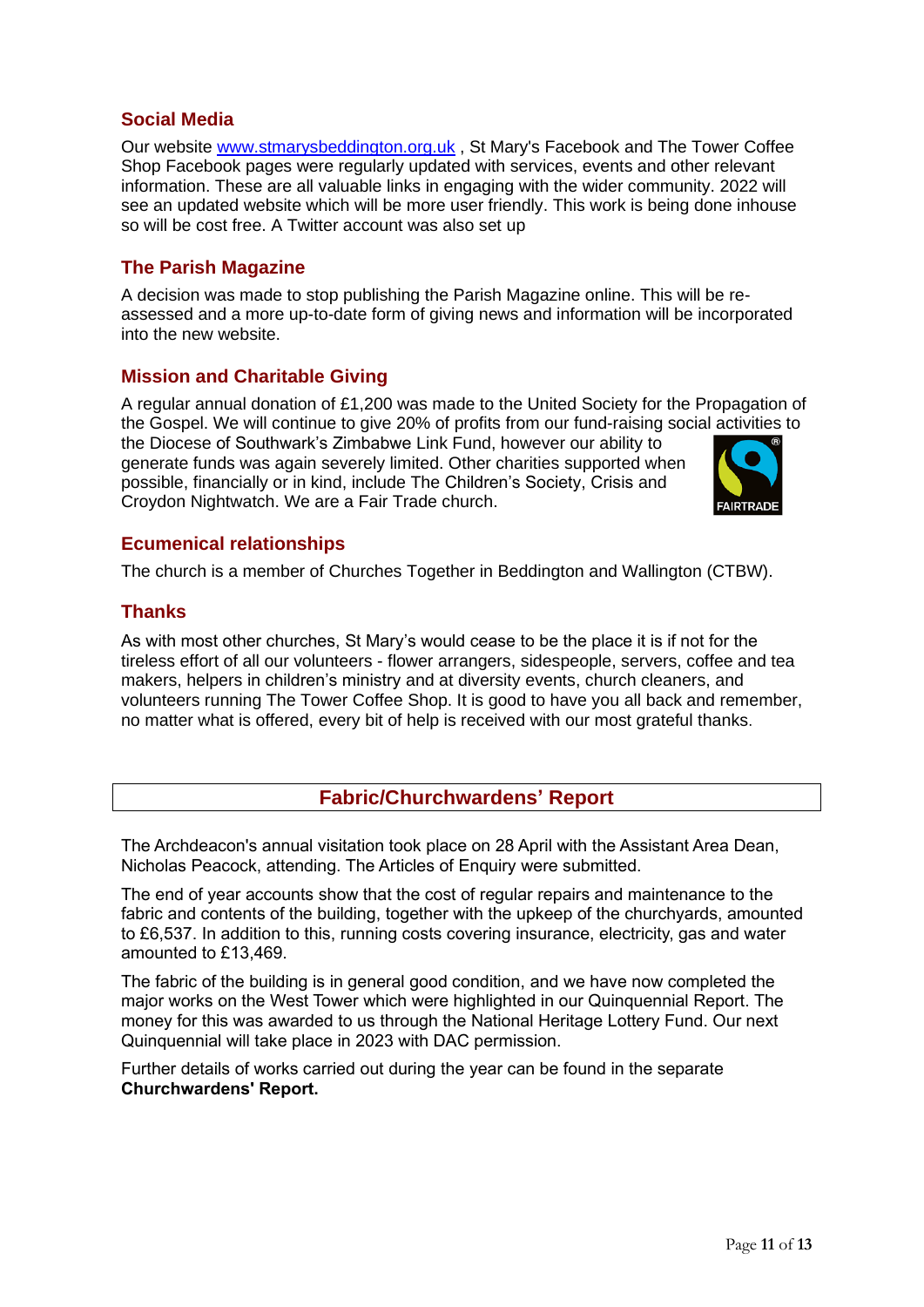#### **Financial review**

#### **Reserves Policy**

The PCC's reserves policy, in accordance with diocesan guidelines, is to maintain a balance on free reserves of three months running costs plus an additional one month's salary costs to cover unforeseen emergencies and smooth out fluctuations in cash flow. The Designated Funds for Building Maintenance and Organ Repairs hold reserves at £1,132 and £15,440 respectively. The reduction in the Building Maintenance Fund was due to the reserves being transferred to our current account to protect our cash flow when settling substantial invoices associated with the tower structural works prior to reimbursement from the NLHF. The Designated Funds are considered both prudent and essential. The cost of routine and modest building maintenance is met from our available unrestricted funds, but we are mindful that with a building of the age and importance of St Mary's, the likelihood of exceptional and extensive repair is ever present and forward planning is needed.

It is our policy to invest the short-term investment fund balances with the CCLA Church of England Deposit Fund.

The PCC is responsible for all parish finance, its management and control, and has appointed a treasurer to supervise this area. In preparing the financial statements the PCC, through the Treasurer, is required to:

- Select suitable accounting policies and apply them consistently;
- Make judgements and estimates that are reasonable and prudent;
- Follow applicable accounting standards and statements of recommended practice subject to any material departures disclosed and explained in the financial statements;
- Prepare the financial statements on a going concern basis unless it is appropriate to presume that the Charity will not remain in operation.

Total receipts on unrestricted funds were £143,842 of which £45,705 was unrestricted planned voluntary donations.

#### **Treasurer's Report**

#### **Year ending 31 December 2021**

The Financial Statements have been examined by Robert Cunningham our Independent Examiner.

**Total funds** at year end 2021 amounted to £55,716 of which £2,752 were in restricted funds. Total funds at year end 2020 were £74,778.

**Total income** was up by £43,190.

**Total expenditure** decreased by £1,958. A large portion of expenditure, £68,757, was incurred on the repair and restoration of the Tower. However, £38,468 was received from the National Heritage Lottery Fund and £9,899 was reclaimed as VAT.

A very generous legacy of £20,000 was received as well as a £5,000 donation from the Garfield Weston Trust